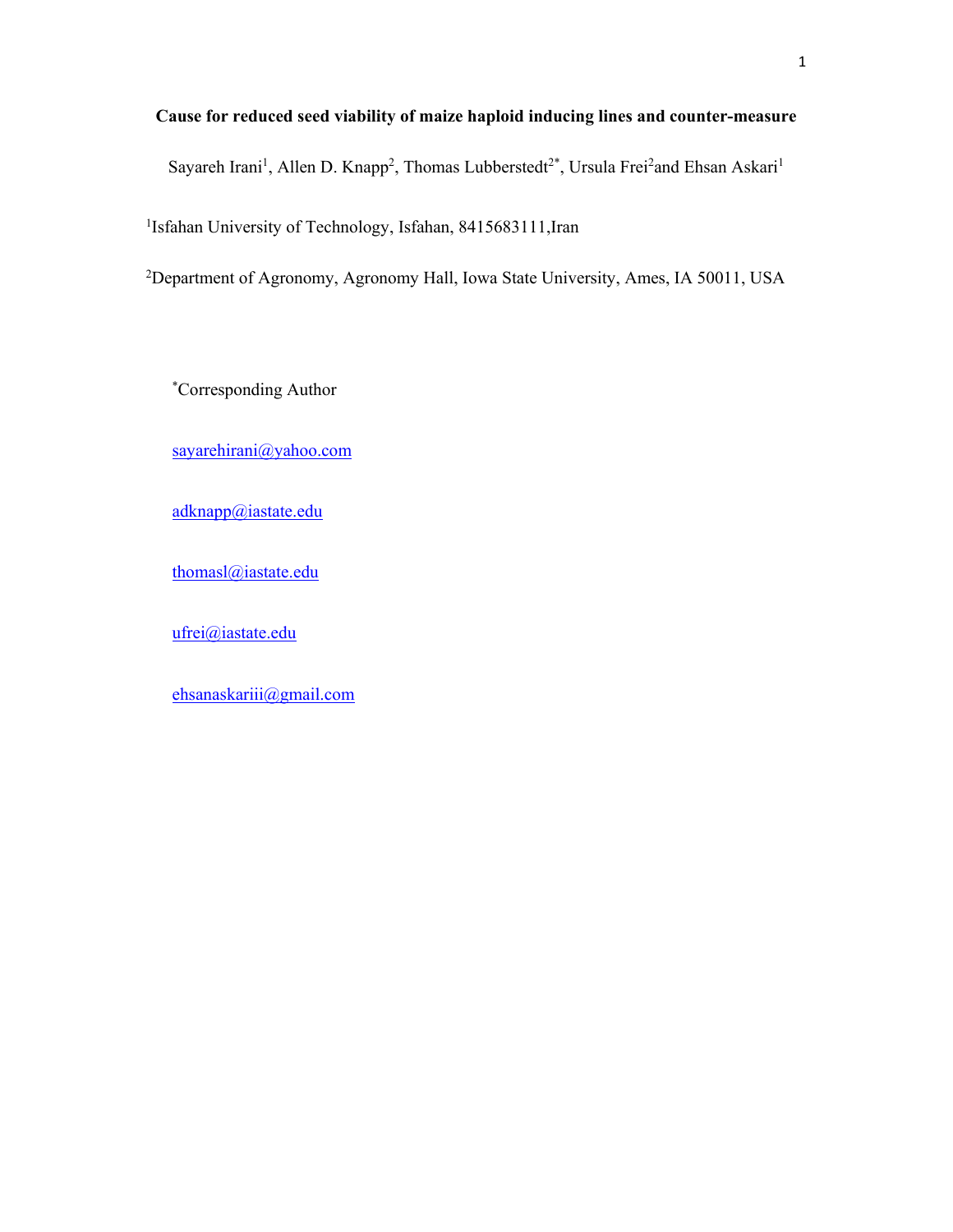# **Abstract**

Some haploid inducing lines used in the production of maize doubled haploids (DHs), express germination problems and reduced vigor. In this study, haploid inducing lines RWS, RWK-76 and their reciprocal hybrids RWS/RWK-76 and RWK-76/RWS were examined for viability by Tetrazolium (TZ) and germination ability by standard germination tests. Evaluation based on TZ tests showed that 59% of the seed of RWK-76/RWS were not viable, compared with only 12% dead seed in RWS/RWK-76. Similarly, the percentage and speed of germination in RWK-76/RWS (25%, 1.53) was lower than for RWS/RWK-76 (74%, 4.30). In an effort to develop a quick method for assessing seed viability in these lines, the TZ test was repeated in a different way. Seed from each genotype was placed in beakers containing distilled water.Seed would either float or sink. Subsequent TZ testing confirmed that seed that floated was dead, and seed that sank was alive, although some of them had defective embryos. The dead seed in both genotypes failed to develop an embryo, leaving an empty cavity that would fill with air and cause seed to float on water. This feature can be exploited for a simple and practical method to separate living from dead seed. In addition, we surveyed the*ig1* (indeterminate gametophyte) gene as a candidate for germination problems in inducer lines.Sequencing data from the*ig1* region showed that RWS and RWK-76 differed in one nucleotide and amino acidin the firstexon of *ig1*. Segregation of *ig1* alleles from RWS and RWK-76 wassignificantly ( $P=0.01$ ) distortedin the respective $F_2$  population relative to the expected Mendelian segregation ratio (1:2:1). Thus, either *ig1* or a linked gene in the *ig1* region affect seed viability.

# **Introduction**

Maize (*Zea mays* L.) is one of the most important crops globally. Inbred line production is increasingly done using doubled haploid (DH) technology (Geiger, 2009). Some of the most effective inducer lines in the production of maize DHs at present are RWS (inducer derived from a cross KEMS  $\times$  WS14) and its sister line, RWK-76, and crosses of hybrids RWS $\times$ RWK-76 and RWK-76×RWS (Rober et al., 2005; Geiger and Gordillo, 2009). The cross RWS×RWK-76 with an induction rate of about 90 to 100 haploids in every 1000 seeds is the preferred inducer over parental lines RWS and RWK-76 because it has more vigor and sheds more pollen (Geiger, 2009). Prigge et al. (2012) reported that a major QTL on chromosome 1 (qhir1) controls 66% of the genetic variance for haploid induction ability. Prasanna et al. (2012) mentioned, however, that inducers UH400, RWS, and RWS  $\times$  UH400 display poor vigor, poor pollen production, poor seed set, and high susceptibility to tropical maize diseases. Moreover, germination rates of seed from RWS and RWK-76 are substantially lower compared to seed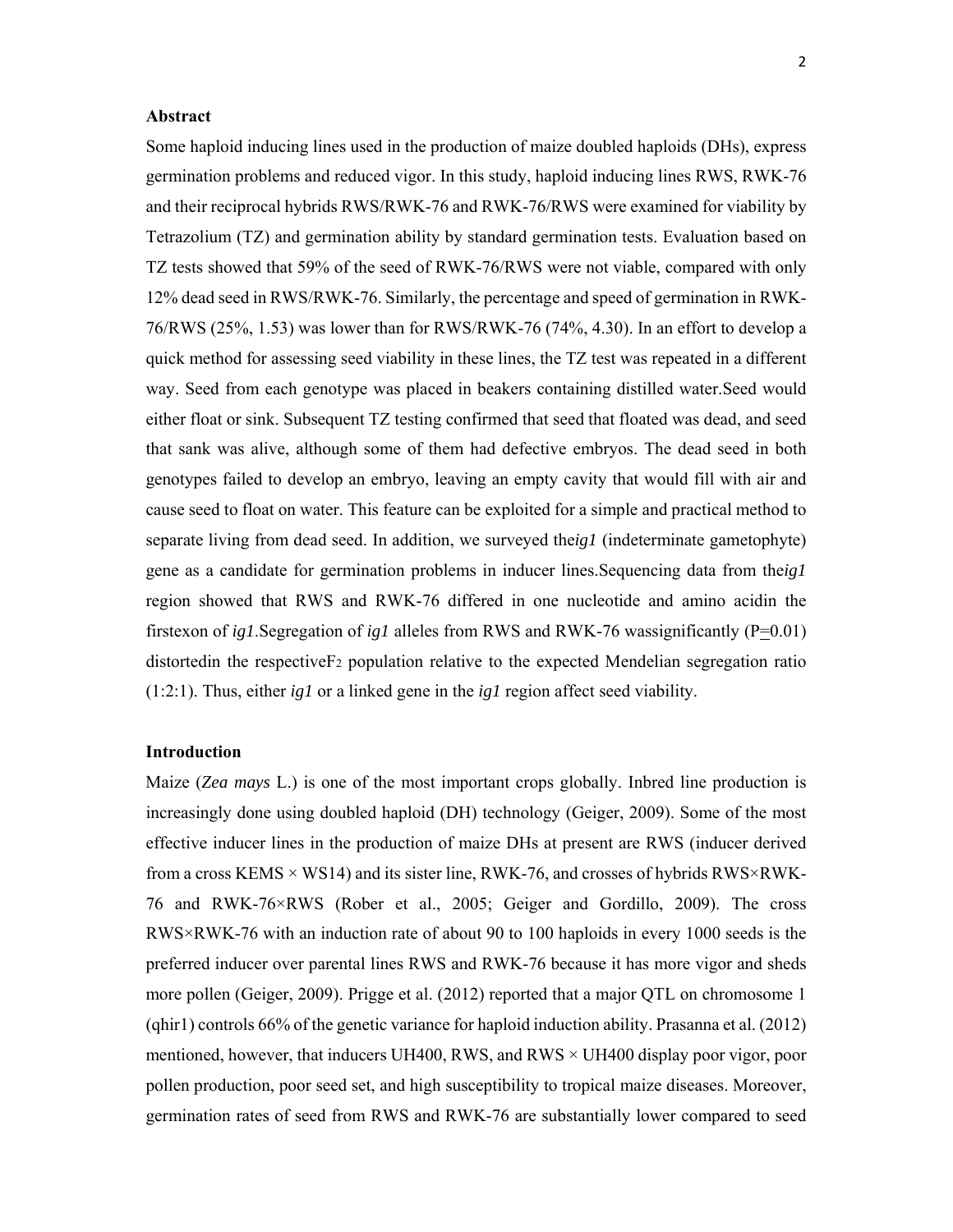harvested from most other inbreds (unpublished data). Maize caryopses are complicated structures with three genetically distinct parts: the embryo (diploid), the endosperm (triploid), and the seed coat (pericarp).Seed quality is determined by the ability to germinate under "normal" environmental conditions, and isinfluenced by genetic, physical, physiological, and health aspects (Burris, 1977). Among many factors controlling crop productivity, seed quality and its viability are very important. Knowledge ofgermination rates of planted seedis crucialto achieving desired stand densities andexpected yields.It is thusnecessaryto have suitable methods for testing seed vigor (Milosevic et al., 2010). Macdonald (1975) divided vigor tests into three groups.Physical tests are based on physical seed characters and are quick and inexpensive. Physiological tests usegermination underfavorable (standard germination) or stress (e.g.,cold test) conditions. Biochemical tests evaluate seed viability, such as Tetrazolium (TZ) tests (Macdonald, 1975). In TZ tests, seed is first hydrated to restore metabolic activity. Obviously, at this stage seed is dependent on fixed carbon sources and derives energy production from the flow of electrons. The activity of dehydrogenase enzymes is thus crucial to the germination process. Colorless 2,3,5-triphenyl tetrazolium chloride solution is able to interact with the dehydrogdenases and is reduced in this processinto a red compound called formazan. Formazan stains living cells with red color and dead cells remain colorless. TZ tests work well for both dormant and non dormant seed (Copeland and Mcdonald, 1995). Paliwal et al. (1990) evaluated three seed quality methods in sorghum including tetrazolium, soil cold and standard germination tests. They demonstrated that TZ tests were closely correlated with emergence in soil cold tests.Another seed quality method isa specific gravity test that has been used to distinguish viable from unviable seed. In this procedure, individual seed with low specific gravityis considered non-viable (Van De Venter and Barla-Szabo, 1994).

Maize has been studied broadly for many genetic aspects. However, there are only few genetic studies related to seed quality regarding germination ability (Eagles, 1982; Barla-Szabo et al., 1989; Odiemah, 1989). Also, expression of genes related to seed quality could be assayed by germination and vigor tests (Coimbra et al., 2009). Causse et al. (1996) determined quantitative trait loci (QTL) related to germination efficiency, grain size, and weight. Revilla et al. (2009) identified several genes related to germination in aged maize seed. They found polymorphic SSR (simple sequence repeat) markersfor six known genes discriminating between living and dead seed.A quantitative trait locus (QTL) mapping study (Limami et al., 2002) identified three QTL related to germination trait T50 (T50 is the time at which 50% of the kernels germinated) that explain 18.2% of the phenotypic variance, three QTL related to a trait linked to germination performance, kernelsize and weight (thousand kernel weight), that explain 17% of the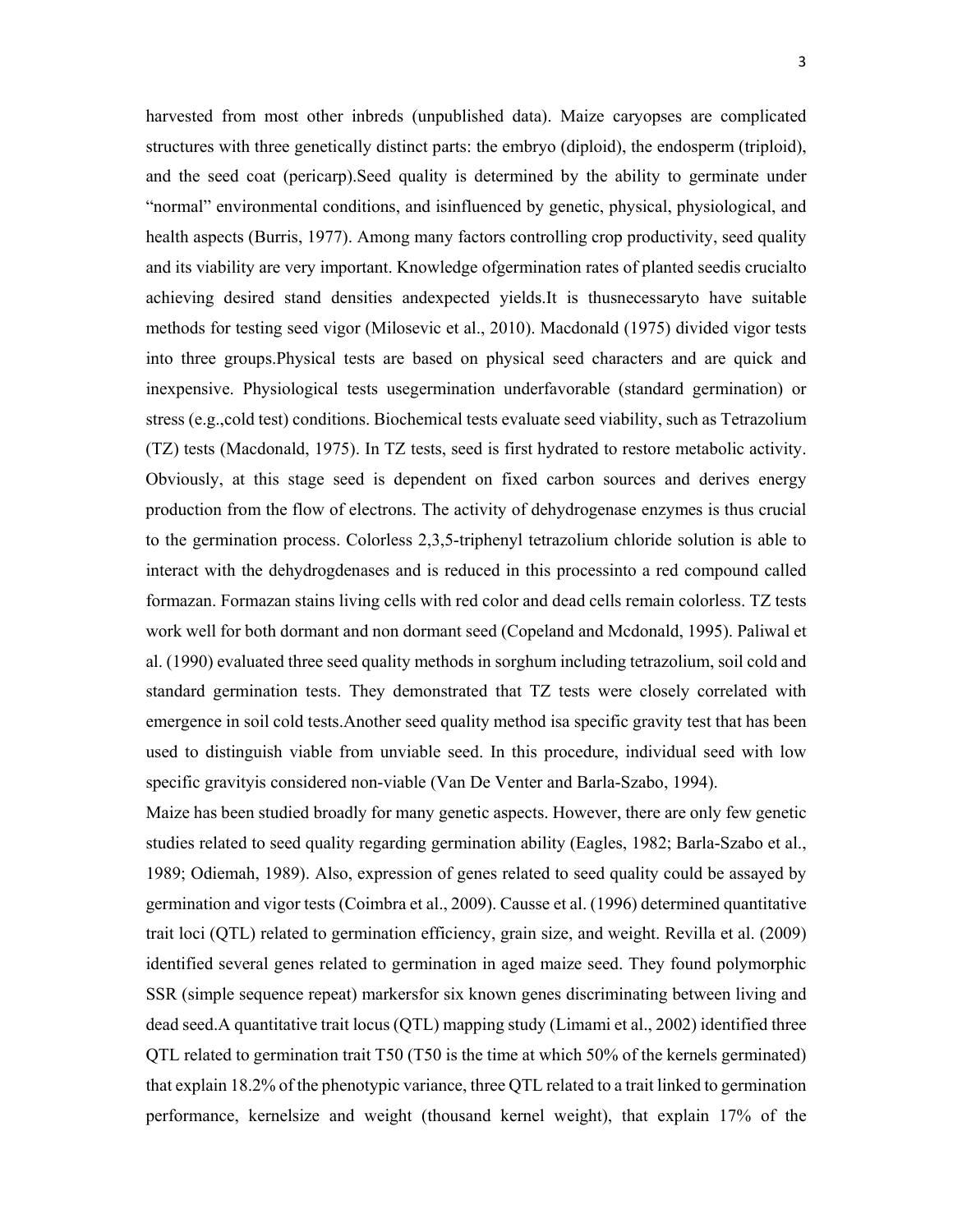phenotypic variance, two QTL related to glutamine synthetase (GS) activity at earlystages of germination that explain 17.7% of the phenotypic variance, and one QTL related to GS activity at late stages ofgermination that explains 7.3% of the phenotypic variance.

Jones (1920) and Mangelsdorf (1923, 1926) studied defective kernel (dek) mutations, with effect on endosperm and embryo development. These mutations are recessive and cause development of non-viable kernels. Various mutations have been recognized that act genetically during the haploid phase in angiosperms. Indeterminate gametophyte (*ig1*) or female gametophyte mutants lead to abnormalities in embryo sacs and the fertilization process. *Ig1* mutants produceboth viable and defective seed, abnormal embryos and endosperm. Additionally, *ig1* decreases the embryo genic ability of cells that miss one of the two parental genomes, so that mutant embryo sacs produce haploid progeny, of both maternal and paternalorigin, at a higher rate compared to wild-type embryos (Kermicle, 1969; Evans, 2007). In this study, we determined seed vigor and germination rates of the two reciprocal F1s of the haploid inducing lines RWS and RWK-76, and both inbred lines. We evaluated, whether previously mapped QTL affecting induction ability or the gene *ig1* are likely to cause germination issues in the reciprocal  $F_{1s}$ , and established a simple technique for enrichment of viable inducer seed.

#### **Materials and Methods**

# **Tetrazolium Test**

Crosses between haploid inducing genotypes RWS, RWK-76, RWS/RWK-76, and the reciprocal cross RWK-76/RWS, were examined for viability by TZ tests. TZ tests included four replications with 50 kernels each. Each replicateof 50 seeds wasplaced between moist germination paper (Anchor Paper, St. Paul, MN), overnightat constant 22°C (in dark). The next day, kernels were cut in half and placed in 0.1% TZ solution. After 30 minutes at 35°C, kernels were examined for staining patterns using adissecting microscope according to the AOSA (2010) guidelines.

#### **Germination Test**

Haploid inducing  $F_1$  genotype RWS/RWK-76 and the reciprocal  $F_1$  RWK-76/RWS were assayed for standard germination performance. Germination tests were performed using a paper roll test according to AOSA (2010) guidelines. Kernels were placed on brown germination paper (Anchor Paper, St. Paul, MN), pre-moisturized with distilled water, and rolled up afterwards. Rolled germination papers were kept in bins. The bins were incubated in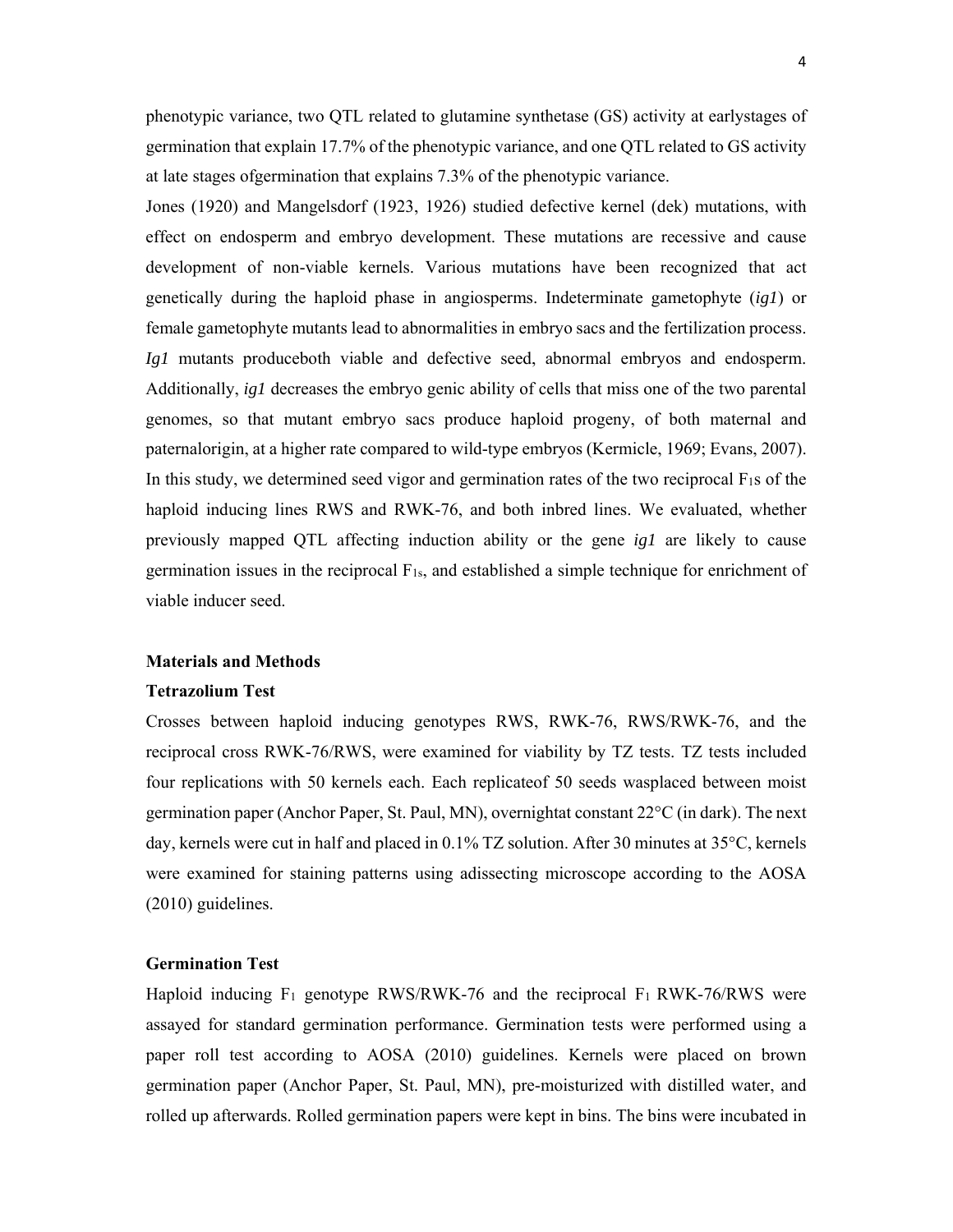growth chambers at 22°C (in dark). Genotypes were grown in a completely randomized design with four replications. Each paper roll containing 50 seeds was considered an experimental unit. After 14 days, total germination and speed of germination were evaluated as described below (Anjumiand Bajwa, 2005).

Total Germanation (%) = 
$$
\frac{[N_T \times 100]}{N}
$$

 $N_T$ : number of germinated kernels

N: Number of seeds

Speed of Germination (S)

= 
$$
(N_1 \times 1) + (N_2 - N_1) \times 1/2 + (N_3 - N_2) \times 1/3 + ... + (N_n - N_{n-1})
$$
  
  $\times 1/n$ 

 $N_1, N_2, N_3, N_{n-1}, N_n$ : number of germinated kernels observed after one, two, three, (n  $-1$ ,  $(n)$ days

# **Float Test**

To determine, if seed density tests could approximate seed viability more rapidly than germination tests, haploid inducing  $F_{1S}$ , RWS/RWK-76, RWK-76/RWS and  $F_2$  seed from the cross of RWS×RWK-76 were tested. Kernels were placed into beakers filled with distilled water. Kernels would either float or sink. TZ testing was subsequently carried out to determine whether this method separated viable from non-viable seed.

# **Molecular Methods**

Since the two QTL on chromosomes 1 and 9 affecting haploid induction (Prigge et al. 2012) did not affect germination rates when introduced in B73 background (unpublished data), we evaluated whether the gene *ig1*may be alikely cause of germination issues. Leaves from the two inducer lines RWS and RWK-76 were harvested andDNA isolated. DNA extraction was conducted according to the CTAB protocol (Saghai-Marroof, 1984). For cloning of parts of *ig1*  (Evans, 2007), primers were designed with Primer3 Software (http://frodo.wi.mit.edu/primer3/). The left and right primers were 5'- TCATGTGATCTCTACAACATGTGC-3' and 5'-AGATTCTCTATTCTCCCCCTGATT-3', respectively. DNA amplification was performed in a 10 $\mu$ l reaction mixture containing 1  $\mu$ l 5×buffer, 0.5µl DNA (~50ng), 0.2 µl of dNTPs (10mM), 0.2 µl of each left and right primer  $(10\mu M)$ , 1  $\mu$ l MgCl<sub>2</sub> (25 mM), 1  $\mu$ l *Taq* ( $\sim$ 1 unit) (Beijing Transgen Biotech Co., LTD) and 5.4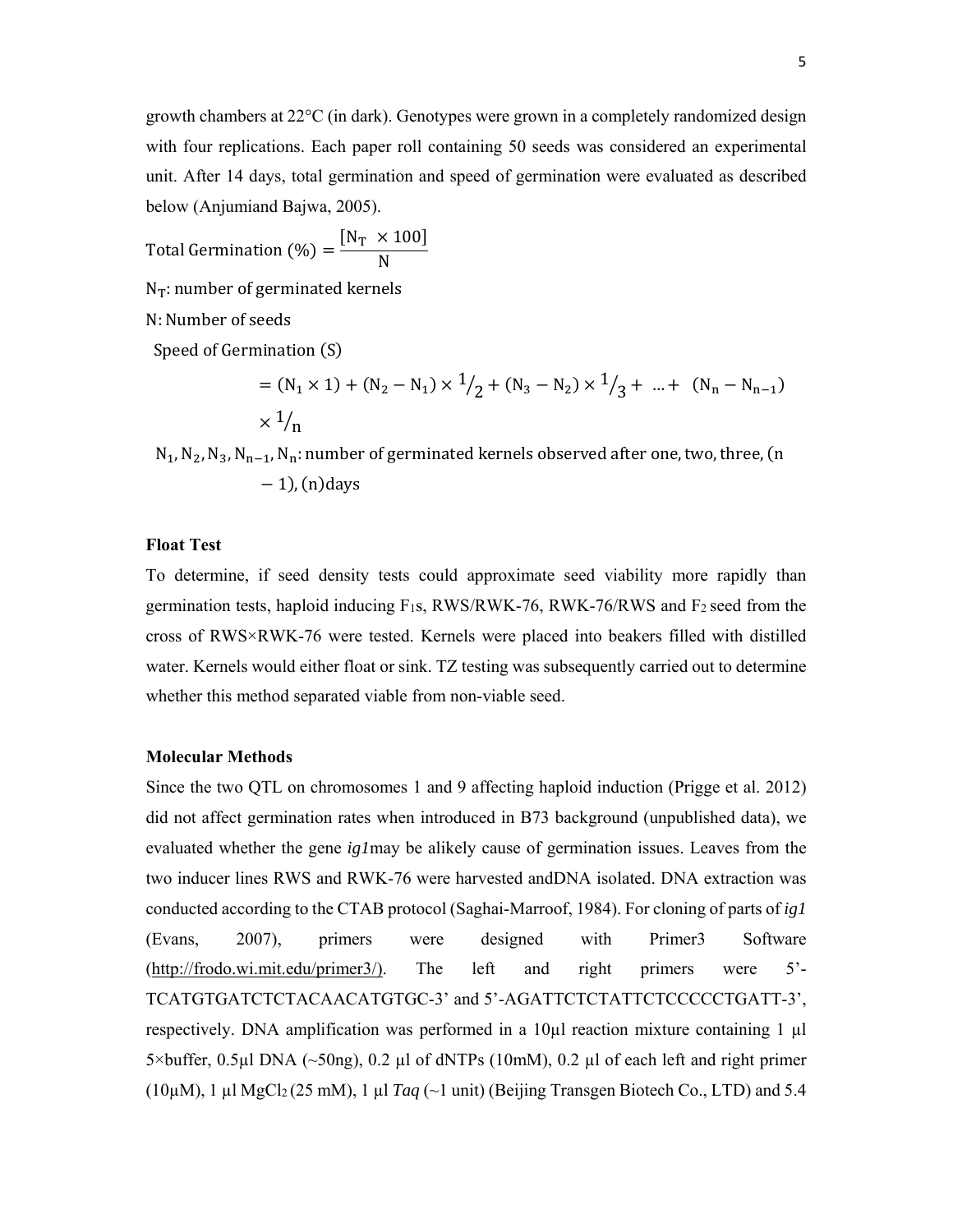$\mu$ l destilled water. The PCR program included an initial denaturation step at 94°C for 2 min, followed by 39 amplification cycles: 94˚C for 30s, 61˚C for 30s, 72˚C for 4 min, and a final extension step at  $72^{\circ}$ C for 10 min. Two percent agarose gels in  $1 \times$  TBE buffer with 0.15µg ethidium bromide/mL were used to separate the PCR products. PCR products were separated by gel electrophoresisat 100 V for 3 h. Purifying DNA excised from the gel was done by QIAquick Gel Extraction Kit (QIAGEN, USA) according to its protocol. Products were cloned into pGEM-T vector (Promega, USA) and transformed into DHα52 competent cells by heat shock at  $42^{\circ}$ C for 90 seconds. Transformed DH $\alpha$ 52 competent cells were cultivated on solid Lysogeny broth (LB) medium overnight. Plasmid DNA was extracted by QuickLyseMiniprep Kit (QIAGEN, USA) according to its protocol. DNA sequencing was carried out using an AB 3730xl DNA Analyzer. The resulting sequences wereevaluated with BLAST against theNCBI nucleotide database (http://www.ncbi.nlm.nih.gov/). Aligment of the *ig1* region in two inducer lines RWS and RWK-76revealed minor differences, which were used to develop allele specific PCR primers. Two allele-specific markers with different lengths and reverse primers for analysis of the  $F_2$  population derived from RWS/RWK-76 were designed with the Batch Primer3 software at http://probes.pw.usda.gov/batchprimer3/ to generate a GC% between 40% and 70% (You et al., 2008). The two allele-specific primers were 5'- GTGATCACCGACCCCG-3' and 5'- ACGCCACGGTGATCACCGACCCCA -3'.

 $F_2$  seed derived from  $F_1$  RWS/RWK-76 (n=50) was divided into two fractions, using the floating method in water. Sunken seed was germinated and DNA was extracted from leaves according to the CTAB protocol. DNA from floated seed (dead seed) was extracted from endosperm according to Gao et al. (2008). All DNA samples were analyzed with the allele specific PCR marker for *ig1*.

If *ig1* has no impact on seed viability, we expected to see equal segregation ratios: 1/4  $RWS/RWS + 1/2 RWS/RWK + 1/4 RWK/RWK$  in the sunken (DNA was extracted from leaf) and floated seed (DNA was extracted from endosperm) fractions. However, if *ig1* affects female gamete development, we expectedto obtain a significant deviation from the 1:2:1 segregation ratio inat least one of the two fractions.

#### **Statistical Methods**

The TZ test and germination experiment were conducted in a completely randomized design with four replications. Analysis of variance was done using SAS software (SAS Institute, 1999). The statistical model was: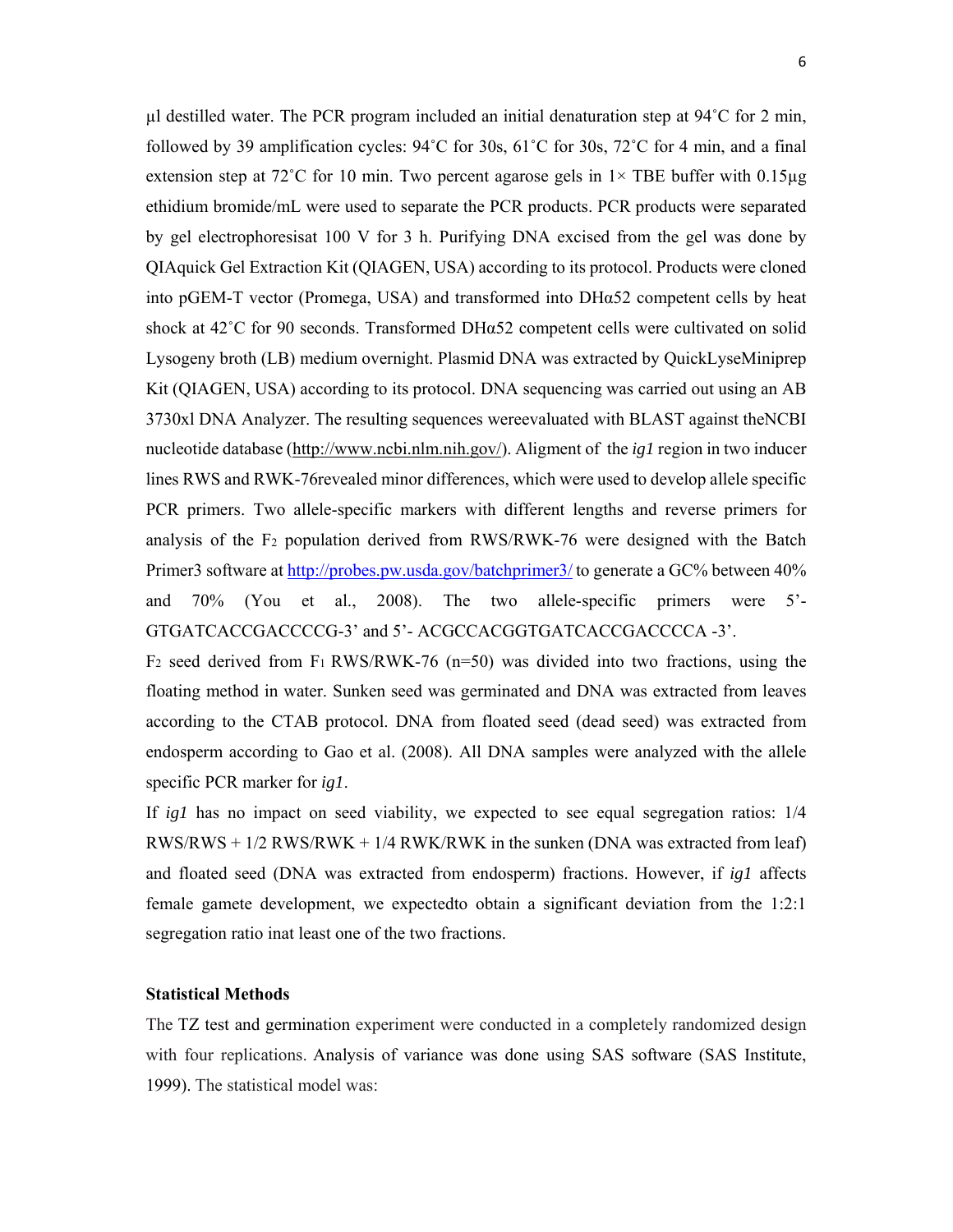$$
Y_{ij} = \mu + \tau_i + \varepsilon_{ij}
$$

Where,  $Y_{ij}$  is the j<sup>th</sup> observation of the i<sup>th</sup> treatment,  $\mu$  is the population mean,  $\tau_i$  is the treatment effect of the i<sup>th</sup> treatment, and  $\varepsilon_{ij}$  is the random error.

Phenotypic correlations for seed viability based on TZ tests, and percentage and speed of germination were calculated as described by Falconer and Mackay (1996).

The significance of the null hypothesis (that *ig1* has no impact on seed viability) was assessedusinga  $X^2$  test, which compares expected  $(1:2:1)$  withobserved frequencies in two fractions of  $aF_2$  population. Based on $X^2$  testsfor comparing observed ratios in the two fractions (floated: 4:35:1; sunken: 0:1:9), another  $X^2$  test was conducted. The null hypothesis was that floated fractions are not different from sunken fractions.

#### **Results**

### **Tetrazolium and Standard Germination Tests**

The reciprocal crossesRWS/RWK-76 and RWK-76/RWS differed ( $P=0.05$ ) in seed viability, percentage, and speed of germination (Table1). Viability of seed as determined by TZ, was88% for RWS/RWK-76 compared to only 41% in RWK-76/RWS (Figure1-A). Percentage and speed of germination in RWK-76/RWS (25%, 1.53) was lower than for RWS/RWK-76 (74%, 4.30) (Figure1-B and -C).There was a close correlation between the results of germination and seed viability, as estimated by the TZ test ( $r=0.81^{**}$ , and  $r=0.82^{**}$ , respectively) (Table2). A floating test along with subsequent TZ testing confirmed that caryopses that floated were dead, while those that sank were alive,although some of them had defective embryos.

### **The** *ig1 G***ene as Likely Cause of Germination Issues in Inducer Lines**

The *ig1* gene is located on chromosome 3 of the maize genome (Evans, 2007).After cloning and sequencingthe*ig1* region in the two parents of RWS×RWK-76, the sequence alignment showed that RWS and RWK-76 are different in one nucleotide (Figure2). This SNP (single nucleotide polymorphism) was located in the exon of *ig1*on chromosome 3 of maize. This SNP changes the amino acid composition of the resulting protein (changing the respective amino acid from serine to leucine).

If thisSNP in*ig1*or another SNP in linkage disequilibrium with this SNP affects female gamete development, segregation at the  $i\ell l$  locus in the  $F_2$  population of RWS/RWK-76 should be affected after seperating seed into sunken and floated. The  $X^2$  value of 22.9 within the sunken and 22.6 within the floated seed fractionsare significantly different from a 1:2:1 Mendelian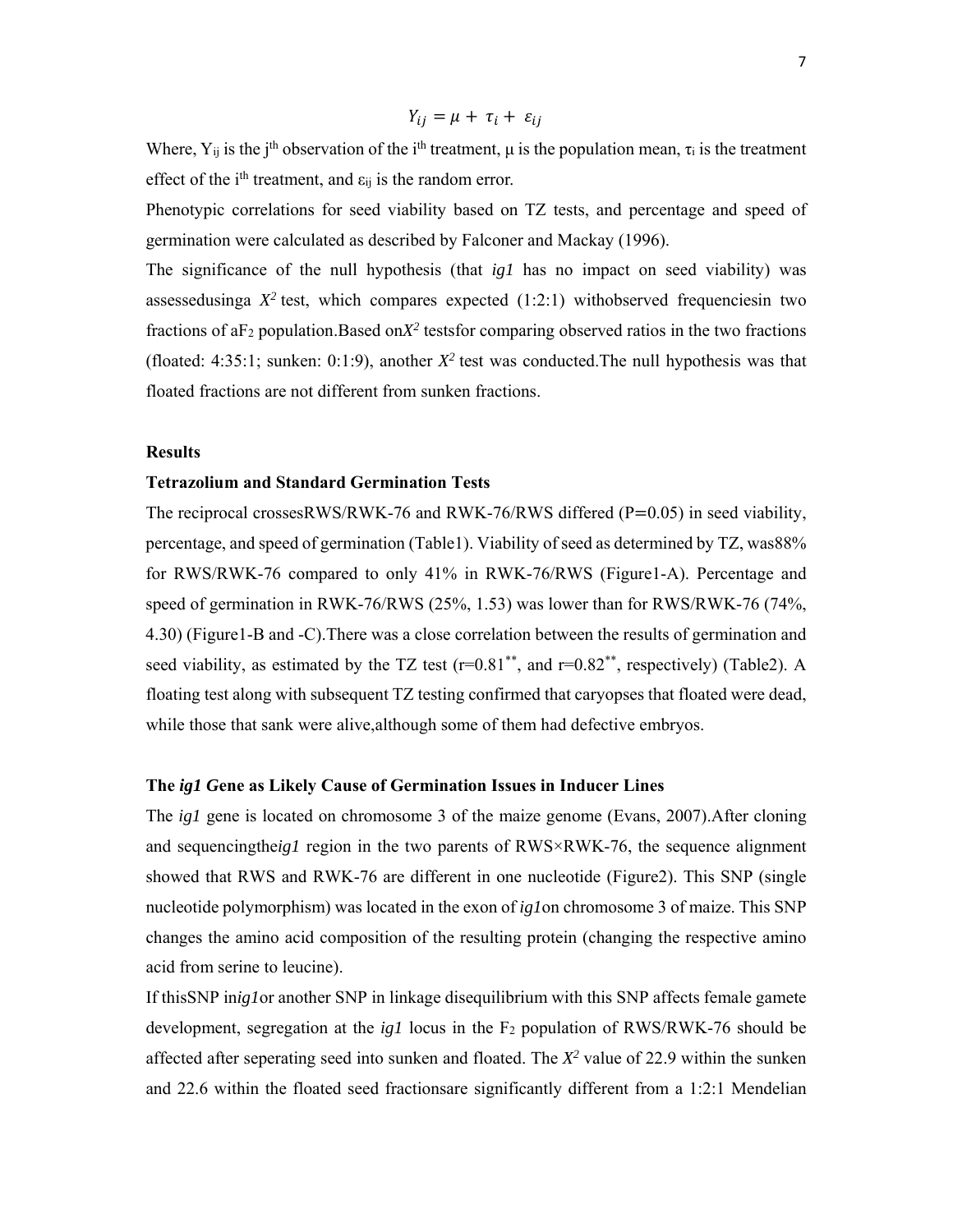segregation ratio ( $P=0.01$ ) (Table3). Therefore, the null hypothesis that *ig1* has no impact on seed viability was rejected. In other words, 90 percent of the endosperm sample was skewed towards the RWK parent and 87.5 percent of leaf samples were heterozygous (Figure3).Based on a  $X^2$  test for comparing the observed ratios in the two fractions (floated: 4:35:1; sunken: 0:1:9), the null hypothesis that floated fractions were not different from the sunken fractions was rejected.

#### **Discussion**

Two inducer genotypes (RWS/RWK-76 and RWK-76/RWS) differed significantly for seed viability, percentage and speed of germination. The assessment of seed viability by TZ tests is routinely used for determining seed quality in several species, including sorghum (Noll et al., 2010), wheat (Carvalho, 2013), and Triticale (Souza et al., 2010). 88% of the seed of RWS/RWK-76 were viable compared with 41% in RWK-76/RWS. Prasanna et al. (2012) reported that inducer RWS had a poor vigor. Germination tests are widely used across species (Van De Venter and Barla-Szabo, 1994;Carvalho, 2013). The percentage and speed of germination in RWK-76/RWS (25%, 1.53) was lower than for RWS/RWK-76 (74%, 4.30). Comparison of reciprocal F1 hybrids provides an excellent system to study genes associated with parent-of-origin effects in diploid tissue that influences various traits of agronomic interest. In hybrid seed production systems such as maize, identification of genes associated with imprinting provides an opportunity to select parents (male or female) through which to introduce the desired alleles (Kollipara et al. 2002).In this study, the differential response of the reciprocal F1 hybrids for germination rate indicates maternal dominance (parent-of-origin effect). This pattern of maternal influence attributable to parent-of-origin effect was previously observed by Kollipara et al. (2002) in maize. They reported that germination of the F1s with the high parent (i.e., parent with high germination score) as the maternal parent was usually higher in their germination tests compared to those with poor germinating parents as maternal parent. In other words, *Ig1* is expressed in egg cells – and the defective *ig1* allele causes abortion of the egg cell and thus lack of embryos in one but not the other direction of the cross. Alternatively, *ig1* is expressed later (in embryo/diploid cells) – in that case the difference can only be explained by epigenetic effects, as the two directions of the cross are genetically identical. Thus, in this latter case it would be a "parent of origin effect", with "memory" provided by an epigenetic mechanism.

The significant and positive correlation between germination and TZ tests suggests that using the TZ test as a reliable indicator of maize viability and also showed the potential of the TZ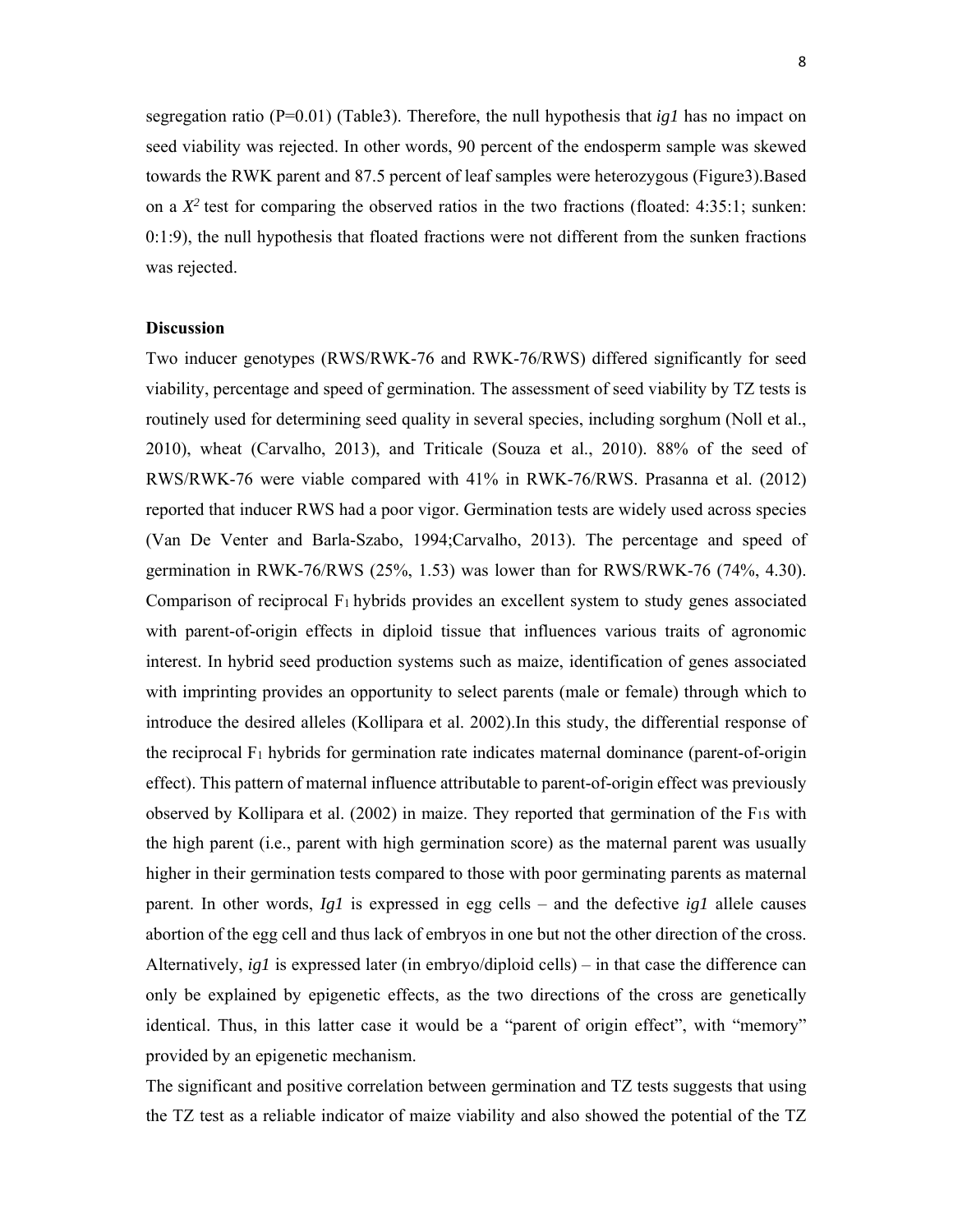9

test for assessing seed quality in maize haploid inducers. Noll et al. (2010) reported a positive and significant correlation between TZ viability and germination in sorghum. Also, Paliwal et al. (1990) reported that TZ viabilitywasclosely correlated with emergence ofsorghumin coldsoiltests.

After dividing seed into floating or sunken fractions in water, subsequent TZ testing confirmed that seed that floated wasdead, and seed that sank wasalive. The dead seed in both inducers failed to develop an embryo, leaving an empty cavity that would fill with air and cause seed to float on water. Xu et al. (2013) reported that defective kernels differed in their appearance and showed a wide range in size. In particular, kernels with aborted embryos with well developed endosperm resulted in lighter kernels than normal kernels. Sivakumar et al. (2007) explained the application of petroleum ether as a separation medium in *Casuarina equisetifolia*. Petroleum flotation resulted in 90% germination in the sunken fraction and 4% in the floating fraction. Van De Venter and Barla-Szabo (1994) evaluated various methods for their potential as rapid viability tests for kernels of grain sorghum including specific gravity tests (series of ammonium sulphate solutions), a conductivity test, the assay of glutamic acid dehydrogenase activity (GADA), oxygen uptake rate of kernels, and a TZ test. Specific gravity and oxygen uptake methods showed the highest potential as rapid viability tests (Van De Venter and Barla-Szabo, 1994).In conclusion, the new method (gravity test) facilitates separating viable from dead seed.Also, this simple method would save a lot of time and effort in screening, especially large numbers of seeds. In agreement with our results, Van De Venter and Barla-Szabo (1994) also mentioned that the specific gravity test has the advantage of being rapid, simple and inexpensive.

The source of the *ig1* allele in RWS (inducer derived from a cross KEMS  $\times$  WS14) and its sister line, RWK-76, come from the inbred line WS14 derived from the cross W23 (carrying the *ig1* gene) × Stock6 (Lashermes and Beckert, 1988). The *ig1* gene is located on chromosome 3 of the maize genome. The *ig1* gene contains four exons that constitute an mRNA 1264 bpin length. The first exon contains most of the 5΄ untranslated region (UTR), the second exon contains a lateral organ boundaries (LOB) domain, the third exon contains the C-terminal domain, and the fourth exon contains most of the 3΄ untranslated region (Evans, 2007). Evans (2007) reported that the C-terminal domain of the *ig1* protein may becritical for *ig1* function in the embryo sac, whereas the LOB domain is critical for lateral organ function.The sequence alignmentshowed that RWS and RWK-76 are different in onenucleotide. This SNP (single nucleotide polymorphism) was located in thefirst exon of *ig1*on chromosome 3of maize. F<sub>2</sub> populations derived from crosses of RWS  $\times$  RWK-76 showed significant (P = 0.01) segregation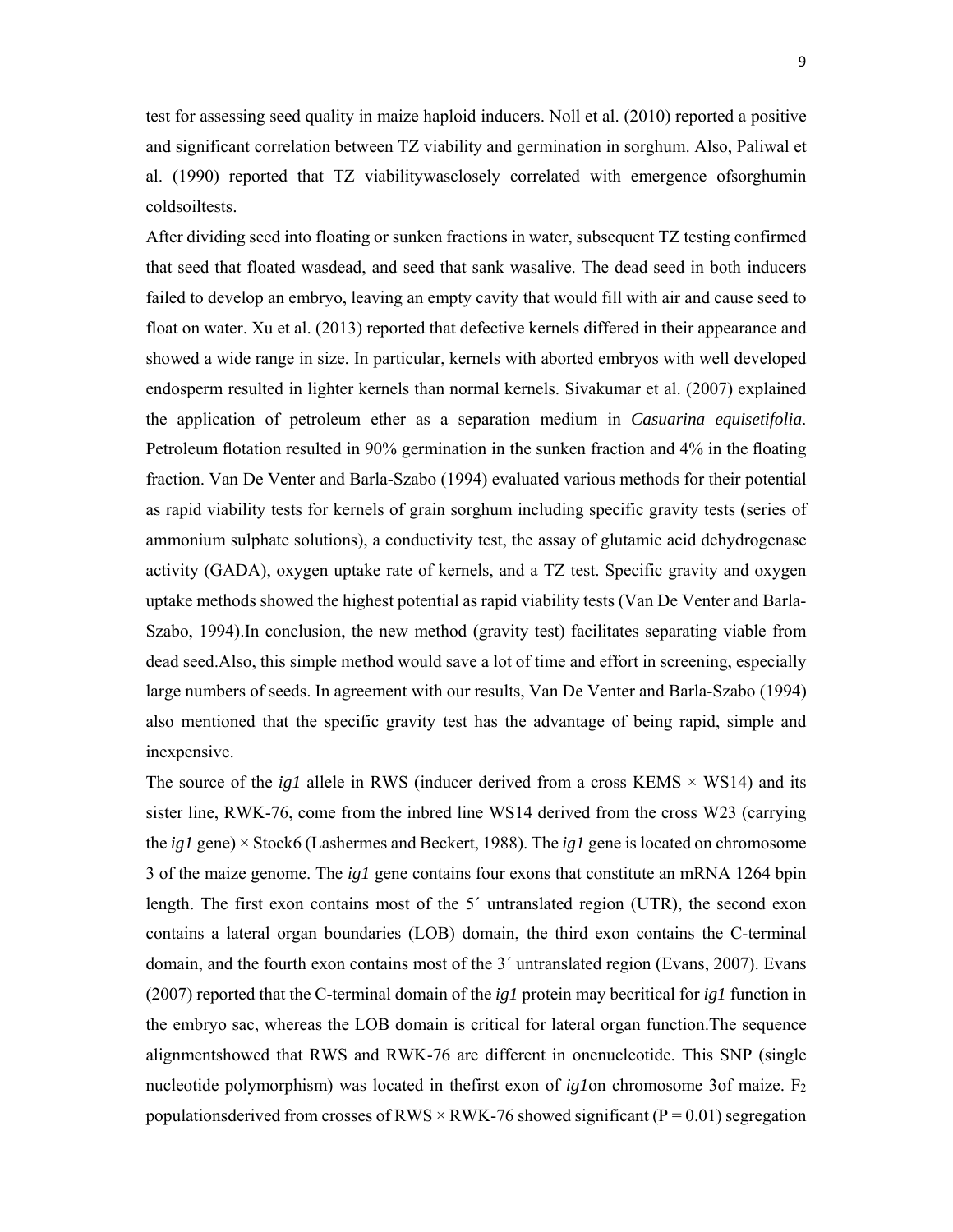distortion. The  $\chi$ 2 tests for a ratio of 1:2:1 atthe *ig1* locus of the F<sub>2</sub> populationindicated significant deviation from the expectedMendelian segregation ratios  $(X^2$  values of 22.9 within the sunken and 22.6 within the floated seed fraction). Therefore, *ig1* or a gene closely linked with*ig1*affectsseed viability.Thisis in agreement with Evans (2007) who reported that*ig1*produces both viable and defective seeds, abnormal embryos and endosperm.Indeed, this SNP changes the amino acid composition of the resulting protein in the first exon (5΄ UTR) of *ig1* (changing the respective amino acid from serine to leucine). Serine is a polar (hydrophilic) and leucine is a non polar (hydrophobic) amino acid. Untranslated regions of mRNAs have crucialroles in many aspects of gene regulation. UTRs are known to play critical roles in the post-transcriptional regulation of gene expression, including modulation of the transport of mRNAs out of the nucleus and of translation efficiency, subcellular localization and stability (Mignone et al. 2002).

In conclusion, we introduced a simple and practical method (gravity test) to separate living from dead seed, which is beneficial for separating non viable from viable inducer seed prior to sowing. Sequencing of *ig1* showed that the two parents of RWS×RWK-76 differ in one nucleotide in the first exon leading to a non-conserved amino acid change. Distorted segregation in F2 suggeststhat allelic variation at *ig1*may affectseed viability.

# **Acknowledgments**

Authors would also like to thank USDA's National Institute of Food and Agriculture (Project Numbers: IOW04314, IOW01018), as well as the RF Baker Center for Plant Breeding and K.J. Frey Chair in Agronomy at Iowa State University for funding this work.

#### **References**

- 1. AOSA/SCST Tetrazolium Testing Handbook, 2010 edition.
- 2. Anjumi, T. and R. Bajwa. 2005. Importance of germination indices in interpretation of allelochemical effects. Int. J.Agr.Biol. 7: 417-419
- 3. Barla-Szabo G., J.Bocsi, B.Dolinka, and M.Odiemah. 1989. Diallel analysis of seed vigour in maize. Seed Sci. Technol*.* 18: 721-729.
- 4. Burris, J. S. 1977. Effect of location of production and maternal parentage on seedling vigor in hybrid maize (*Zea mays* L.).Seed Sci. Technol.5: 703-708.
- 5. Carvalho, T. C. d., F. C. Krzyzanowski, O. D. C. Ohlson, and M. Panobianco. 2013. Tetrazolium test adjustment for wheat seeds. J. Seed Sci.35: 361-367.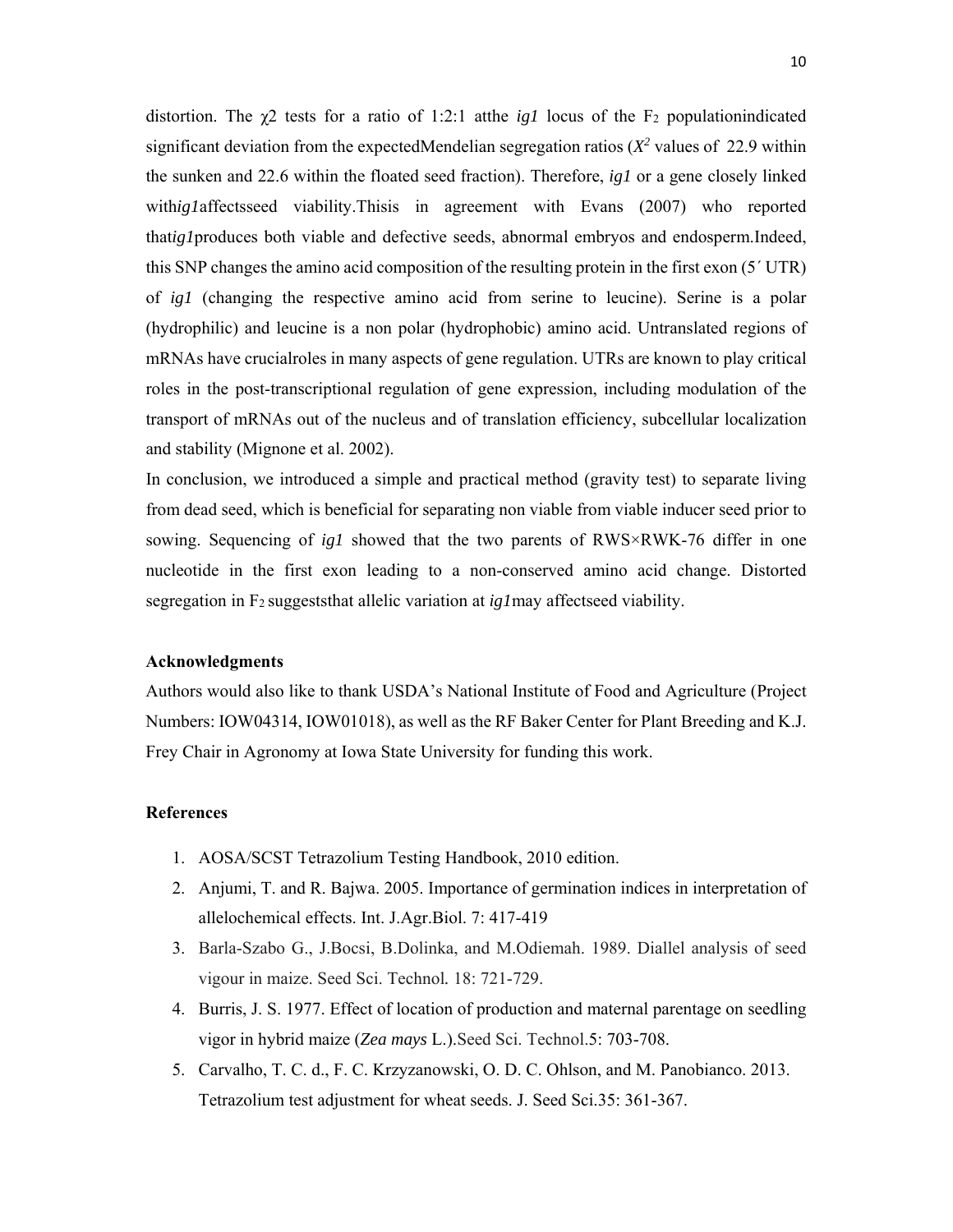- 6. Causse, M., S.Santoni, C.Damerval,A.Maurice, A.Charcosset, J.Deatrick, D. deVienne. 1996. A composite map of expressed sequences in maize.Genome 39: 418–432.
- 7. Coimbra, R. A. et al. 2009. Teste de vigor utilizados na avaliação da qualidade fisiológica de lotes de sementes de milho-doce (sh2). Ciência Rural, Santa Maria, 39: 2402-2408
- 8. Copeland, L. O. and M. B., Mcdonald, 1995. Principles of seed science and technology. Third Edition.
- 9. Eagles, H. A. 1982. Inheritance of emergence time and seedling growth at low temperatures in four lines of maize. Theor. Appl. Genet.62: 81-87.
- 10. Evans, M. M. S. 2007. The indeterminate gametophyte1 gene of maize encodes a LOB domain protein required for embryo sac and leaf development. Plant Cell. 19: 46-62.
- 11. Falconer, D.S., and T.F.C. Mackay. 1996. Introduction to quantitative genetics. Longman, Harlow, UK.
- 12. Gao S., C. Martinez,D. J. Skinner,A. F. Krivanek,J. H. Crouch,and Y. Xu. 2008. Development of a seed DNA-based genotyping system for marker-assisted selection in maize. Mol. Breed. 22: 447-494
- 13. Geiger, H. H. 2009. Doubled haploids. *In:* J. L. Bennetzen and S. Hake(eds). Maize Handbook. Vol. II: Genetics and Genomics. Springer Verlag,Heidelberg, New York. pp. 641-659.
- 14. Geiger, H. H., and G. A. Gordillo. 2009. Doubled haploids in hybrid maize breeding.Maydica. 54:485-499.
- 15. Jones, D. F. 1920. Heritable characters of maize IV. A lethal factor-defective seeds. J.Hered. 11: 161-167.
- 16. Kermicle, J. L. 1969. Androgenesis conditioned by a mutation in maize. Sci. 166: 1422– 1424.
- 17. Kollipara, K. P., Saab, I. N., Wych, R. D., Lauer, M. J., Singletary, G. W. 2002. Expression profiling of reciprocal maize hybrids divergent for cold germination and desiccation tolerance. Plant Physiol. 129: 974-992.
- 18. Lashermes, P., M. Beckert. 1988. Genetic control of maternal haploidy in maize (*Zea mays* L.) and selection of haploid inducing lines. Theoretical and Applied Genetics 76: 405-410.
- 19. Limami, A. M., C. Rouillon, G. Glevarec, A. Gallais, and B. Hirel. 2002. Genetic and physiological analysis of germination efficiency in maize in relation to nitrogen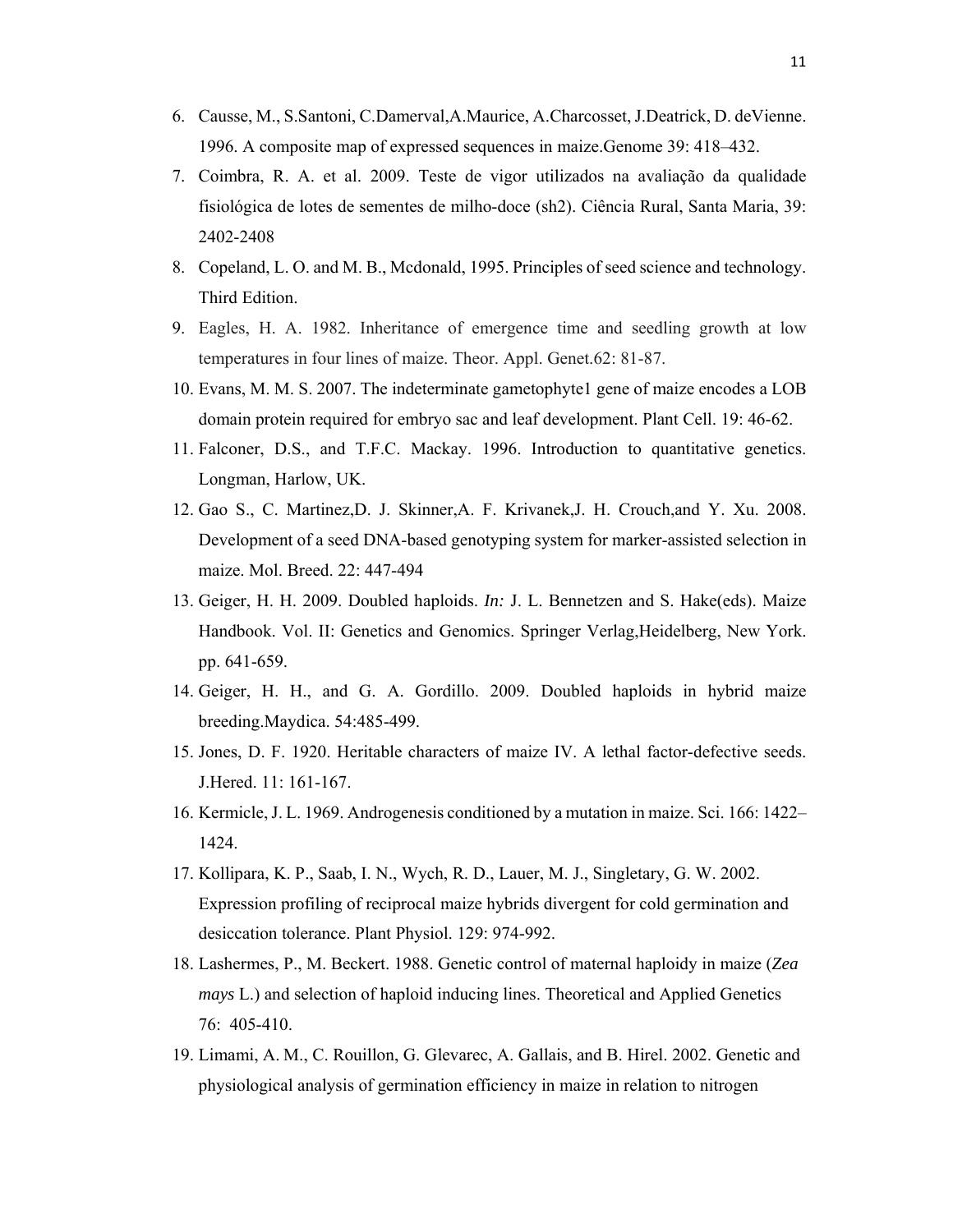metabolism reveals the importance of cytosolic glutamine synthetase. Plant Physiol. 130: 1860-1870.

- 21. Mangelsdorf, P. C., 1923. The inheritance of defective seeds in maize. J. Hered. 14: 119-125.
- 22. Mangelsdorf, P. C. 1926. The genetics and morphology of some endosperm characters in maize. Conn. Agric. Exp. St. Bull. 279: 509-614.
- 23. Mc Donald, J. M. B. 1975. A review and evaluation of seed vigour test. Proc. Assoc: Off. SeedAnal., 65, 109-139.
- 24. Mignone,F., C. Gissi, S. Liuni, and G. Pesole. 2002. Untranslated regions of mRNAs. Genome Biol. 3:1-10.
- 25. Milosevic, M., M. Vujakovic, and Karagic. 2010. Vigour tests as indicators of seed viability. Genetika 42: 103-118.
- 26. Noll, L. W., D. N. Butler, and C. R. Little. 2010.Tetrazolium violet staining of naturally and artificially moulded sorghum (*Sorghum bicolor* (L.) Moench) caryopses. Seed Sci. Tech. 38: 741-756.
- 27. Odiemah, M. 1989. Quantitative inheritance of seed quality characteristics in maize (*Zea mays* L.). Cereal Res. Commun.17: 245-251.
- 28. Prasanna, B.M., V.Chaikam and G.Mahuku (eds). 2012. Doubled haploid technology in Maize Breeding: Theory and Practice. Mexico, D.F.: CIMMYT.
- 29. Paliwal, S., Baskin C.C. and Delouche, J.C. 1990. The Relationship between the tetrazolium test, soil cold test and standard germination test in assessing sorgum (Sorghum Bicolor L.) moench seed quality. J. Seed Tech.14: 56-60
- 30. Prigge, V. Xu, X. W. Li, L. Babu, R. Chen, S. J. Atlin, G. N. Melchinger, A. E. 2012. New insights into the genetics of in vivo induction of maternal haploid, the backbone of doubled haploid technology in maize. Genetics. 111:781-793
- 31. Revilla, P., A.Butron, V. M.Rodrıguez, R. A. Malvar, and A.Ordas. 2009. Identification of genes related to germination in aged maize seed by screening natural variability. J. Exp. Bot. 60: 4151-4157.
- 32. Rober, F. K. Gordilo, G. A. Geiger, H. H. 2005. In vivo haploid induction in maizeperformance of new inducers and significance of doubled haploid lines in hybrid breeding. Maydica. 50: 275-283.
- 33. Saghai-Maroof, M. .A, Soliman K. M., Jorgensen, R. A., Allard, R. W. 1984. Ribosomal DNAsepacer-length polymorphism in barley: mendelian inheritance, chromosomal location, and population dynamics. Proc Natl Acad Sci 81:8014–8019.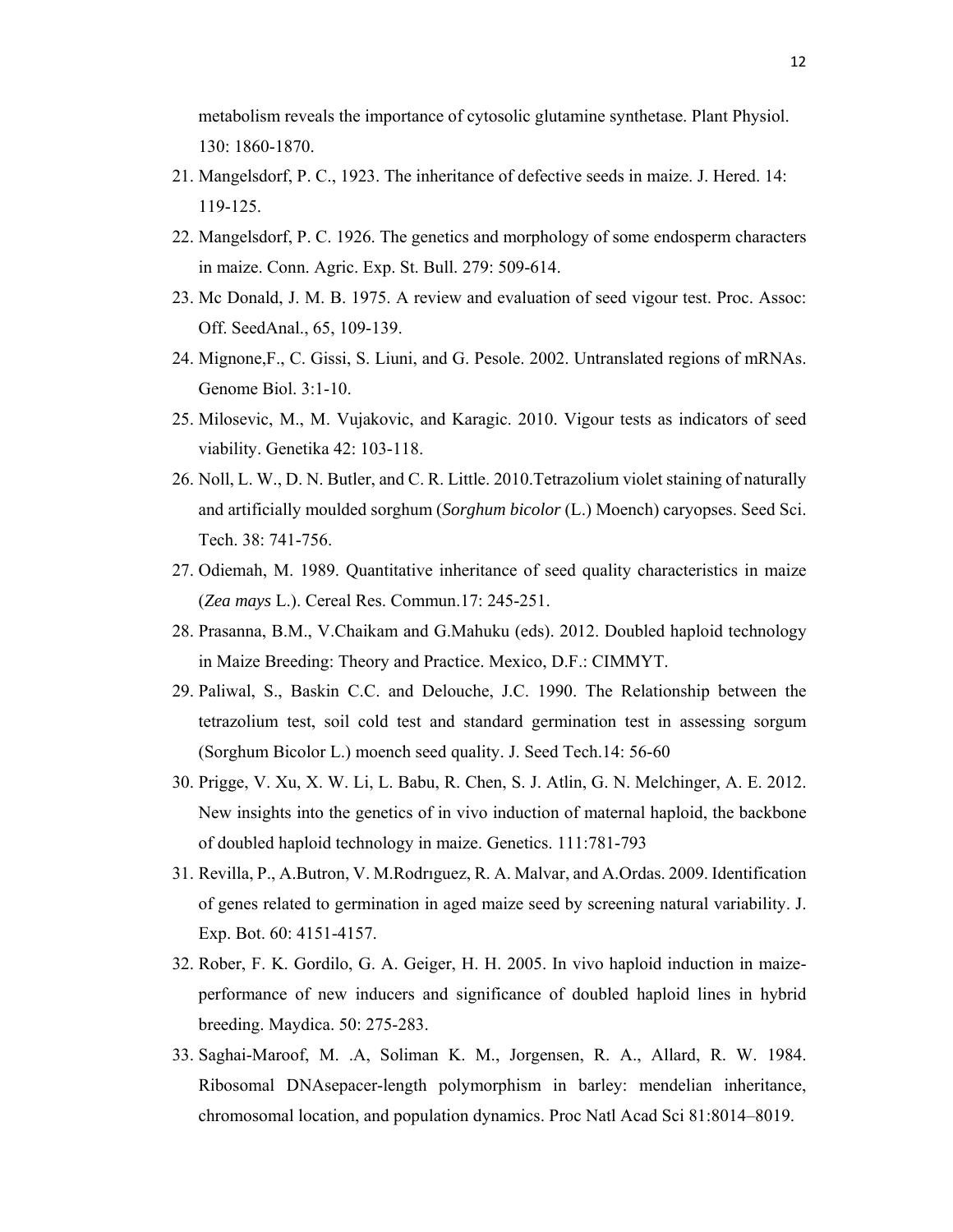- 34. Sivakumar, V., R. Anandalakshmi, R. R. Warrier, B. G. Singh, M. Tigabu, P. C. Oden. 2007. Petroleum flotation technique upgrades the germinability of *Casuarinaequisetifolia* seed lots. New Forests. 34:281–291
- 35. Souza, C.R.; Ohlson, O.C.; Gavazza, M.I.A.; Panobianco, M .2010. Tetrazolium test for evaluating triticale seed viability. RevistaBrasileira de Sementes, 32163-169.
- 36. Van De Venter, H.A. and G. Barla-Szabo. 1994. Rapid viability test for kernels of grain sorghum (Sorghum bicolor (L.) Moench.). S. Afr. J. Plant Soil 11: 12-14.
- 37. Woll K, L. Borsuk, H. Stransky, D.Nettleton, P. S. Schnable, F. Hochholdinger. 2005. Isolation, characterization and pericycle specific transcriptome analyses of the novel maize *(Zea mays* L.) lateral and seminal root initiation mutant rum1. Plant Physiol. 139:1255-1267.
- 38. Xu, X., L. Li, X. Dong, W. Jin, A. E. Melchinger, and S. Chen. 2013. Gametophytic and zygotic selection leads to segregation distortion through in vivo induction of a maternal haploid in maize.Journal of Experimental Botany 64: 1083-1096.
- 39. You, F. M, N. Huo1, Y. Qiang Gu, M. C. Luo, Y. Ma1, D. Hane, G. R. Lazo, J. Dvorak, and O. D. Anderson. 2008. BatchPrimer3: A high throughput web application for PCR and sequencing primer design. BMC Bioinformatics. 9:253.

Table 1.Analysis of variance for TZ test and total and speed of germination characteristics in inducer lines

|                     |               |    |                      | Mean Square    |                                        |
|---------------------|---------------|----|----------------------|----------------|----------------------------------------|
|                     |               | αI | Viable seed(TZ test) |                | Total Germination Speed of Germination |
|                     | Inducer lines |    | $4418.00***$         | $4802.00^{**}$ | $15.32***$                             |
|                     | Error         |    | 87.33                | 164 67         | በ 69                                   |
| الله مله مله الله م |               |    |                      |                |                                        |

\*\* Significant at  $P = 0.01, 0.001$ , respectively.

|  |  | Table 2. Correlation coefficients between TZ test, total, and speed of germination |  |
|--|--|------------------------------------------------------------------------------------|--|
|  |  |                                                                                    |  |

|                       |          | Viability Seeds (%) Total Germination (%) Speed of Germination |  |
|-----------------------|----------|----------------------------------------------------------------|--|
| Viability Seeds (%)   |          |                                                                |  |
| Total Germination (%) | $0.82^*$ |                                                                |  |
| Speed of Germination  | $0.81*$  | $0.99***$                                                      |  |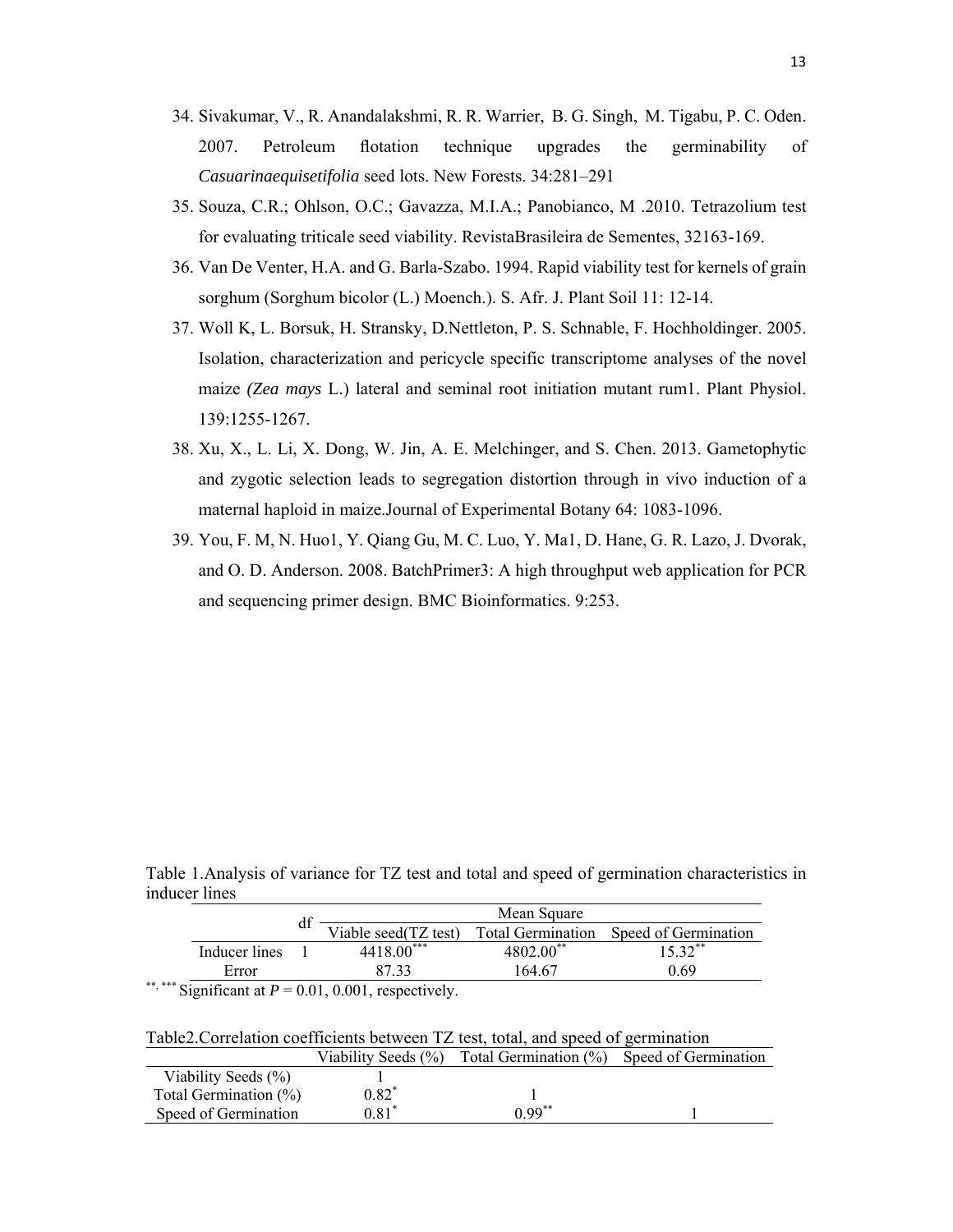\* : Correlation is significant at the 0.05 level. \*\*: Correlation is significant at the 0.01 level.

| Table3.Chi-Square tests for segregation of expected ratiosin the F2 population of |  |  |  |
|-----------------------------------------------------------------------------------|--|--|--|
| RWS/RWS-76                                                                        |  |  |  |

| Genotype in the $F_2$ Popoulation | Mendelian Ratio | Expected | Observed | $X^2$      |
|-----------------------------------|-----------------|----------|----------|------------|
|                                   |                 | Ratio    | Ratio    |            |
| Sunken Seeds (seedling) $(n=40)$  |                 |          |          |            |
| RWS/RWS (A/A)                     |                 | 10       | 4        | $22.95***$ |
| RWK/RWS or RWS/RWK (H)            |                 | 20       | 35       |            |
| RWK/RWK (B/B)                     |                 | 10       |          |            |
| Floated Seeds (endosperm) (n=10)  |                 |          |          |            |
| RWS/RWS (A/A)                     |                 | 2.5      |          | 22.60      |
| RWK/RWS or RWS/RWK (H)            |                 |          |          |            |
| RWK/RWK (B/B)                     |                 | 2.5      | 9        |            |
| $\mathbf{r}$<br>0.21              |                 |          |          |            |

 $X_{0.01,2}^2 = 9.21$ 

 $*$ :  $X^2$  is significant at the 0.01 level.